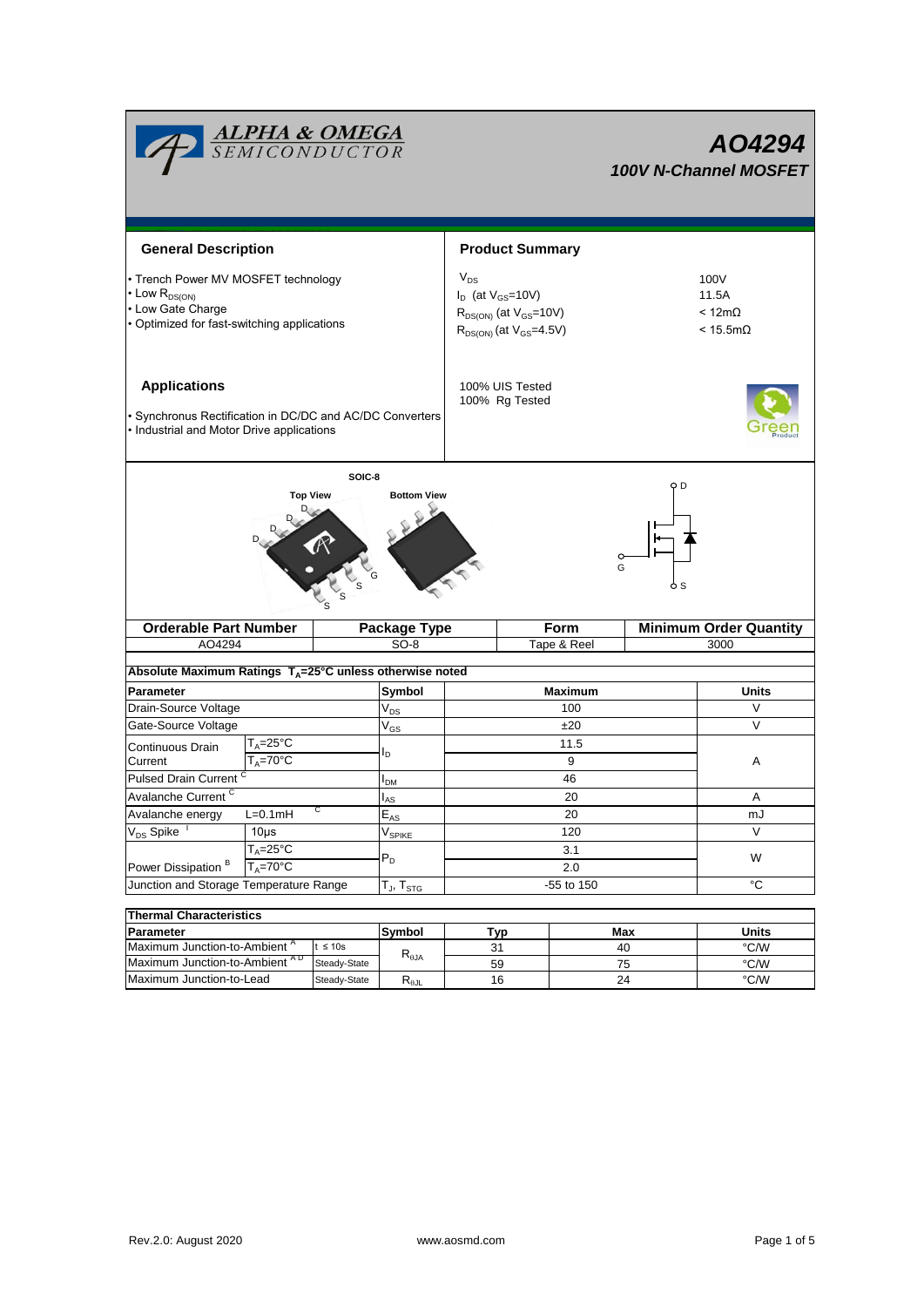

#### **Electrical Characteristics (TJ=25°C unless otherwise noted)**

| <b>Symbol</b>              | <b>Parameter</b>                                                    | <b>Conditions</b>                                             | Min                | <b>Typ</b>     | <b>Max</b>     | <b>Units</b> |           |  |  |  |  |  |
|----------------------------|---------------------------------------------------------------------|---------------------------------------------------------------|--------------------|----------------|----------------|--------------|-----------|--|--|--|--|--|
| <b>STATIC PARAMETERS</b>   |                                                                     |                                                               |                    |                |                |              |           |  |  |  |  |  |
| $BV_{DSS}$                 | $I_D = 250 \mu A$ , $V_{GS} = 0V$<br>Drain-Source Breakdown Voltage |                                                               |                    |                |                |              | $\vee$    |  |  |  |  |  |
| $I_{DSS}$                  | Zero Gate Voltage Drain Current                                     | $V_{DS}$ =100V, $V_{GS}$ =0V<br>$T_{\parallel} = 55^{\circ}C$ |                    |                |                | 1            | μA        |  |  |  |  |  |
|                            |                                                                     |                                                               |                    |                |                | 5            |           |  |  |  |  |  |
| l <sub>GSS</sub>           | Gate-Body leakage current                                           | $V_{DS} = 0V$ , $V_{GS} = \pm 20V$                            |                    |                |                | ±100         | nA        |  |  |  |  |  |
| $V_{GS(th)}$               | Gate Threshold Voltage                                              | $V_{DS} = V_{GS}$ , $I_D = 250 \mu A$                         |                    | 1.4            | 1.9            | 2.4          | $\vee$    |  |  |  |  |  |
|                            |                                                                     | $V_{GS}$ =10V, I <sub>D</sub> =11.5A                          |                    |                | 10             | 12           |           |  |  |  |  |  |
| $R_{DS(ON)}$               | Static Drain-Source On-Resistance                                   |                                                               | $T_{\rm J}$ =125°C |                | 17.5           | 21           | $m\Omega$ |  |  |  |  |  |
|                            |                                                                     | $V_{GS}$ =4.5V, $I_{D}$ =9.5A                                 |                    |                | 12.5           | 15.5         | $m\Omega$ |  |  |  |  |  |
| $g_{FS}$                   | $V_{DS} = 5V$ , $I_{D} = 11.5A$<br><b>Forward Transconductance</b>  |                                                               |                    |                | 45             |              | S         |  |  |  |  |  |
| $V_{SD}$                   | $IS=1A, VGS=0V$<br>Diode Forward Voltage                            |                                                               |                    |                | 0.71           | 1            | $\vee$    |  |  |  |  |  |
| $I_{\rm S}$                | Maximum Body-Diode Continuous Current                               |                                                               |                    |                | 4              | A            |           |  |  |  |  |  |
|                            | <b>DYNAMIC PARAMETERS</b>                                           |                                                               |                    |                |                |              |           |  |  |  |  |  |
| $C_{\text{iss}}$           | <b>Input Capacitance</b>                                            |                                                               |                    |                | 2420           |              | pF        |  |  |  |  |  |
| $C_{\rm oss}$              | <b>Output Capacitance</b>                                           | $V_{GS}$ =0V, $V_{DS}$ =50V, f=1MHz                           |                    | 170            |                | pF           |           |  |  |  |  |  |
| $C_{\rm rss}$              | Reverse Transfer Capacitance                                        |                                                               |                    |                | 11             |              | pF        |  |  |  |  |  |
| $R_g$                      | Gate resistance                                                     | $f = 1$ MHz                                                   | 0.2                | 0.55           | 0.9            | Ω            |           |  |  |  |  |  |
|                            | <b>SWITCHING PARAMETERS</b>                                         |                                                               |                    |                |                |              |           |  |  |  |  |  |
| $Q_g(10V)$                 | <b>Total Gate Charge</b>                                            |                                                               |                    |                | 33             | 50           | nC        |  |  |  |  |  |
| $Q_g(4.5V)$                | <b>Total Gate Charge</b>                                            |                                                               |                    |                | 15             | 25           | nC        |  |  |  |  |  |
| $\mathsf{Q}_{\mathsf{gs}}$ | Gate Source Charge                                                  | $V_{GS}$ =10V, $V_{DS}$ =50V, $I_{D}$ =11.5A                  |                    |                | $\overline{7}$ |              | nC        |  |  |  |  |  |
| $\mathsf{Q}_{\mathsf{gd}}$ | Gate Drain Charge                                                   |                                                               |                    |                | 4              |              | nС        |  |  |  |  |  |
| $t_{D(on)}$                | Turn-On DelayTime                                                   |                                                               |                    |                | 8              |              | ns        |  |  |  |  |  |
| $t_r$                      | Turn-On Rise Time                                                   | $V_{GS}$ =10V, $V_{DS}$ =50V, R <sub>L</sub> =4.35 $\Omega$ , |                    | 3              |                | ns           |           |  |  |  |  |  |
| $t_{D(off)}$               | Turn-Off DelayTime                                                  |                                                               |                    | 25             |                | ns           |           |  |  |  |  |  |
| $t_f$                      | <b>Turn-Off Fall Time</b>                                           |                                                               |                    | $\overline{4}$ |                | ns           |           |  |  |  |  |  |
| $\mathsf{t}_\mathsf{rr}$   | Body Diode Reverse Recovery Time                                    | $I_F = 11.5A$ , dl/dt=500A/ $\mu$ s                           |                    | 25             |                | ns           |           |  |  |  |  |  |
| $Q_{rr}$                   | Body Diode Reverse Recovery Charge   F=11.5A, dl/dt=500A/us         |                                                               |                    |                | 110            |              | nC        |  |  |  |  |  |

A. The value of R<sub>0JA</sub> is measured with the device mounted on 1in<sup>2</sup> FR-4 board with 2oz. Copper, in a still air environment with T<sub>A</sub> =25° C. The value in any given application depends on the user's specific board design.

B. The power dissipation  ${\sf P}_{\sf D}$  is based on T $_{\sf J(MAX)}$ =150 $^{\circ}$  C, using  $\leqslant$  10s junction-to-ambient thermal resistance.

C. Repetitive rating, pulse width limited by junction temperature  $T_{J(MAX)}$ =150°C. Ratings are based on low frequency and duty cycles to keep initialT $j=25^\circ$  C.

D. The  $R_{\theta JA}$  is the sum of the thermal impedance from junction to lead  $R_{\theta JL}$  and lead to ambient.

E. The static characteristics in Figures 1 to 6 are obtained using <300  $\mu$ s pulses, duty cycle 0.5% max.

F. These curves are based on the junction-to-ambient thermal impedance which is measured with the device mounted on 1in<sup>2</sup> FR-4 board with 2oz. Copper, assuming a maximum junction temperature of  $T_{J(MAX)}$ =150°C. The SOA curve provides a single pulse rating.

G. The maximum current rating is package limited.

H. These tests are performed with the device mounted on 1 in2 FR -4 board with 2oz. Copper, in a still air environment with TA=25°C.

I. L=100uH, Fsw=1Hz, Tj≤150C by repetitive UIS.

APPLICATIONS OR USES AS CRITICAL COMPONENTS IN LIFE SUPPORT DEVICES OR SYSTEMS ARE NOT AUTHORIZED. AOS DOES NOT ASSUME ANY LIABILITY ARISING OUT OF SUCH APPLICATIONS OR USES OF ITS PRODUCTS. AOS RESERVES THE RIGHT TO MAKE CHANGES TO PRODUCT SPECIFICATIONS WITHOUT NOTICE. IT IS THE RESPONSIBILITY OF THE CUSTOMER TO EVALUATE SUITABILITY OF THE PRODUCT FOR THEIR INTENDED APPLICATION. CUSTOMER SHALL COMPLY WITH APPLICABLE LEGAL REQUIREMENTS, INCLUDING ALL APPLICABLE EXPORT CONTROL RULES, REGULATIONS AND LIMITATIONS.

AOS' products are provided subject to AOS' terms and conditions of sale which are set forth at: http://www.aosmd.com/terms\_and\_conditions\_of\_sale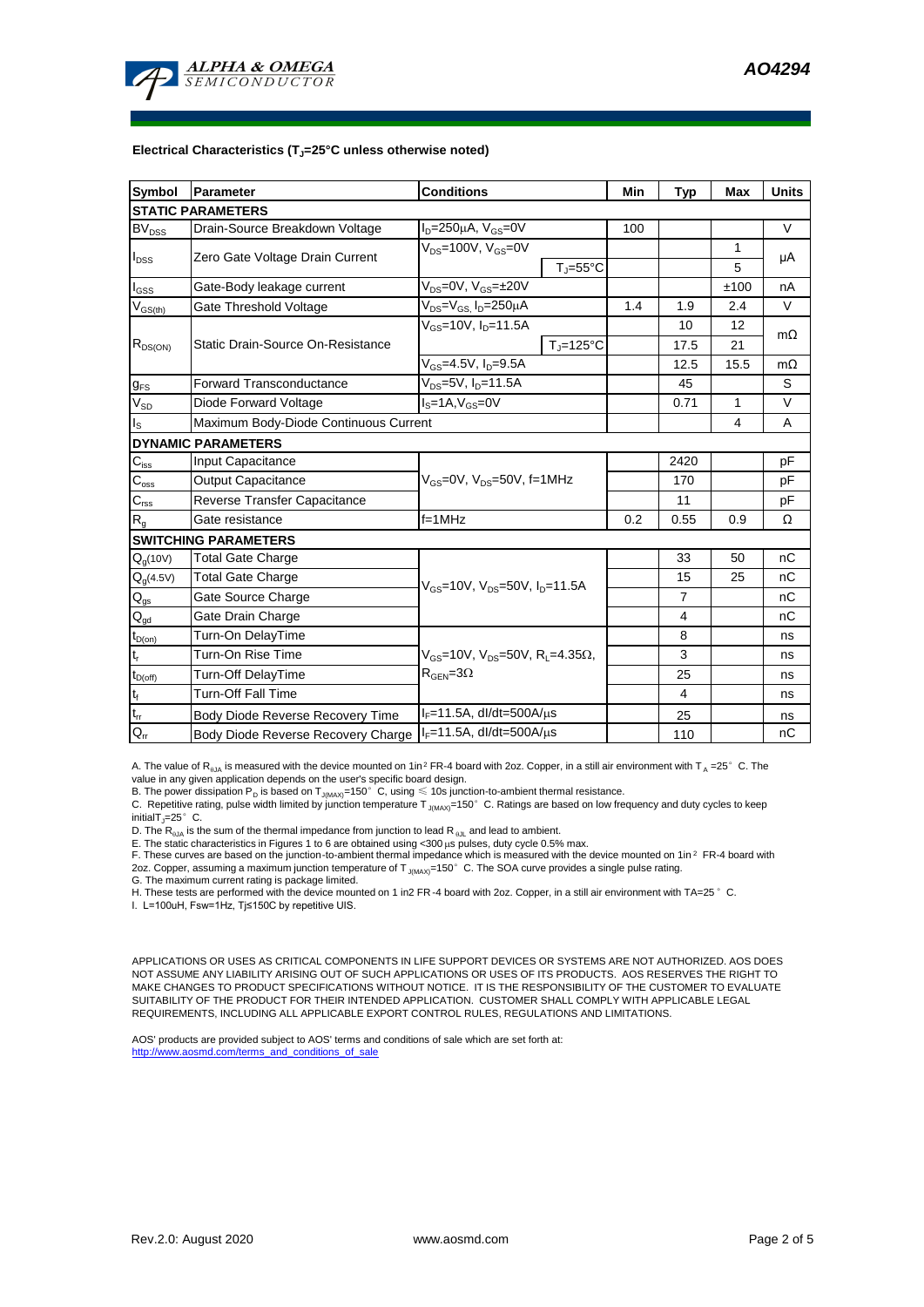

# **TYPICAL ELECTRICAL AND THERMAL CHARACTERISTICS**

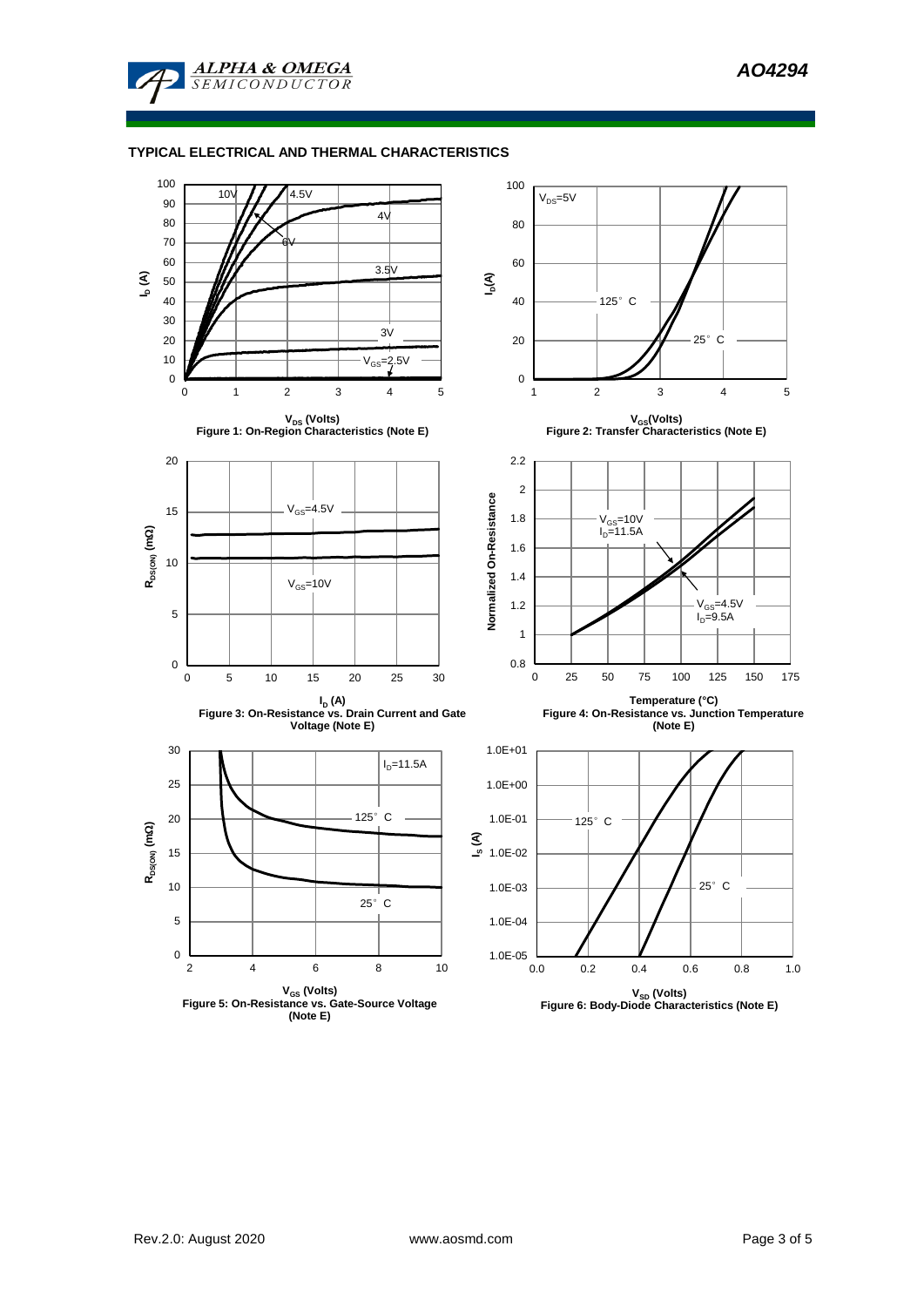

### **TYPICAL ELECTRICAL AND THERMAL CHARACTERISTICS**